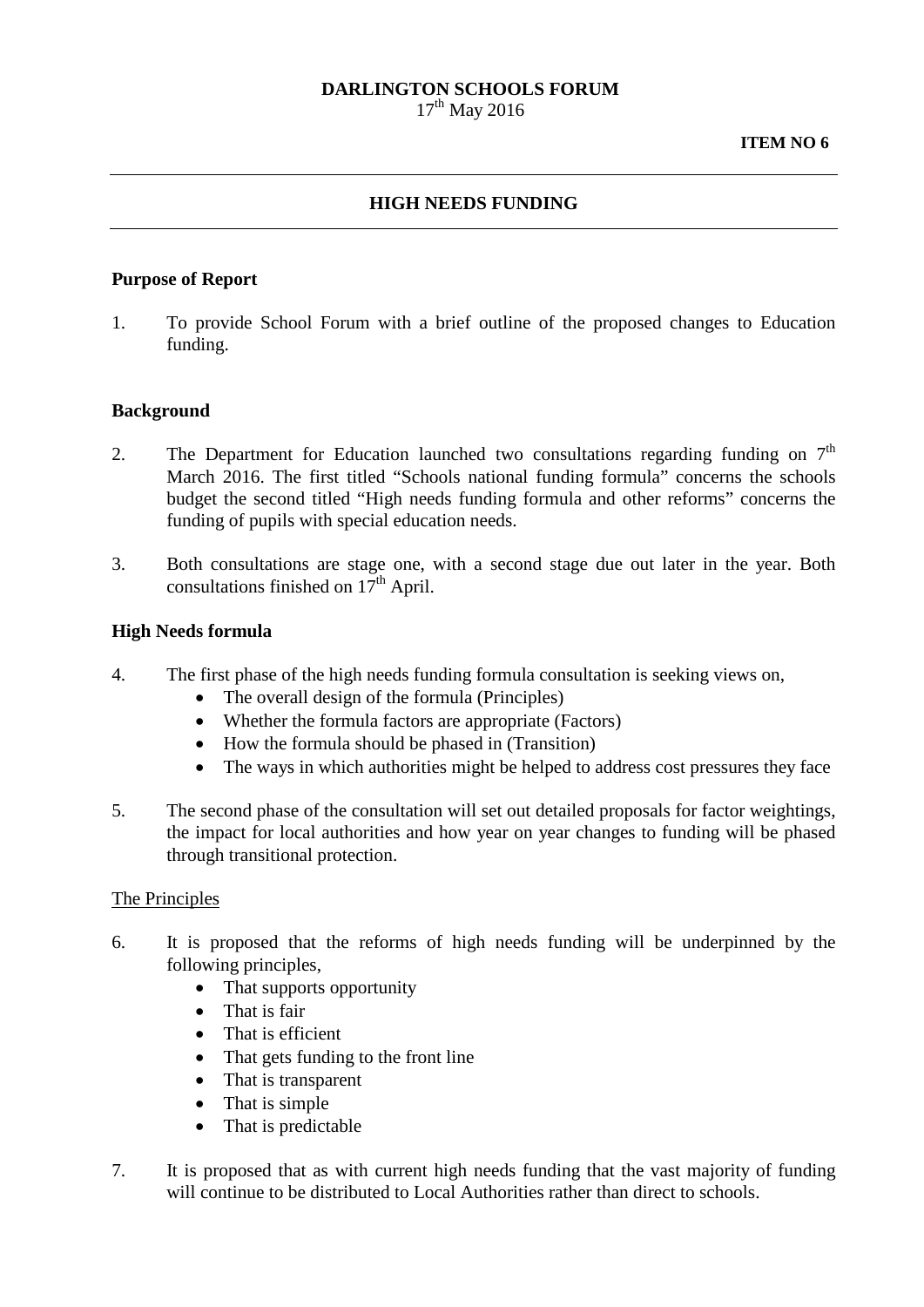- 8. It is not proposed to link high needs funding to the number of statements of SEN or EHC plans which Local Authorities have issued, as this may create perverse incentives to identify a higher level of need amongst children. It is proposed that a high needs funding formula will be based on proxy measures of need, not the assessed need of children.
- 9. The high needs block will also include expenditure on SEN transport.

### The Factors

- 10. From April 2017 the High Needs block will be calculated using a formula. This is a change from the current system where the high needs block was calculated based on historic information. The DfE considered a number of methods of allocating funding through a formula, the consultation proposes a formula that uses factors as follows,
	- Low attainment factors, based on pupils not achieving level 2 in reading at the end of key stage 2 and pupils not achieving  $5 A^*$ - G GCSE's at key stage 4 or equivalent.
	- Health and disability, based on the "children not in good health" population census data and Disability Living Allowance data.
	- Deprivation, based on pupil's eligibility to Free School Meals and the IDACI measure
	- Population factor, based on the number of children and young people in the age 2 to 18 bracket from ONS data. This will allow for increases in population from year to year.
	- Basic pupil/student entitlement for each child or young person in a special school, special academy or special post 16 institution that is funded through the high needs block.
	- Net adjustments for export/imports, to reflect cross boarder placements between local authorities.
	- Area cost adjustment, based on the general labour market/relative cost of teachers in an area.
- 11. Alternative provision funding is proposed to be allocated through the population and deprivation factors.
- 12. Hospital provision, funding is proposed to be continued to be distributed based on current spend.

### **Transition**

13. As the majority of spend through the high needs block is for education provision for individual pupils and students that can be in place for a number of years, sudden changes to funding could result in disruptive changes to pupils. The consultation therefore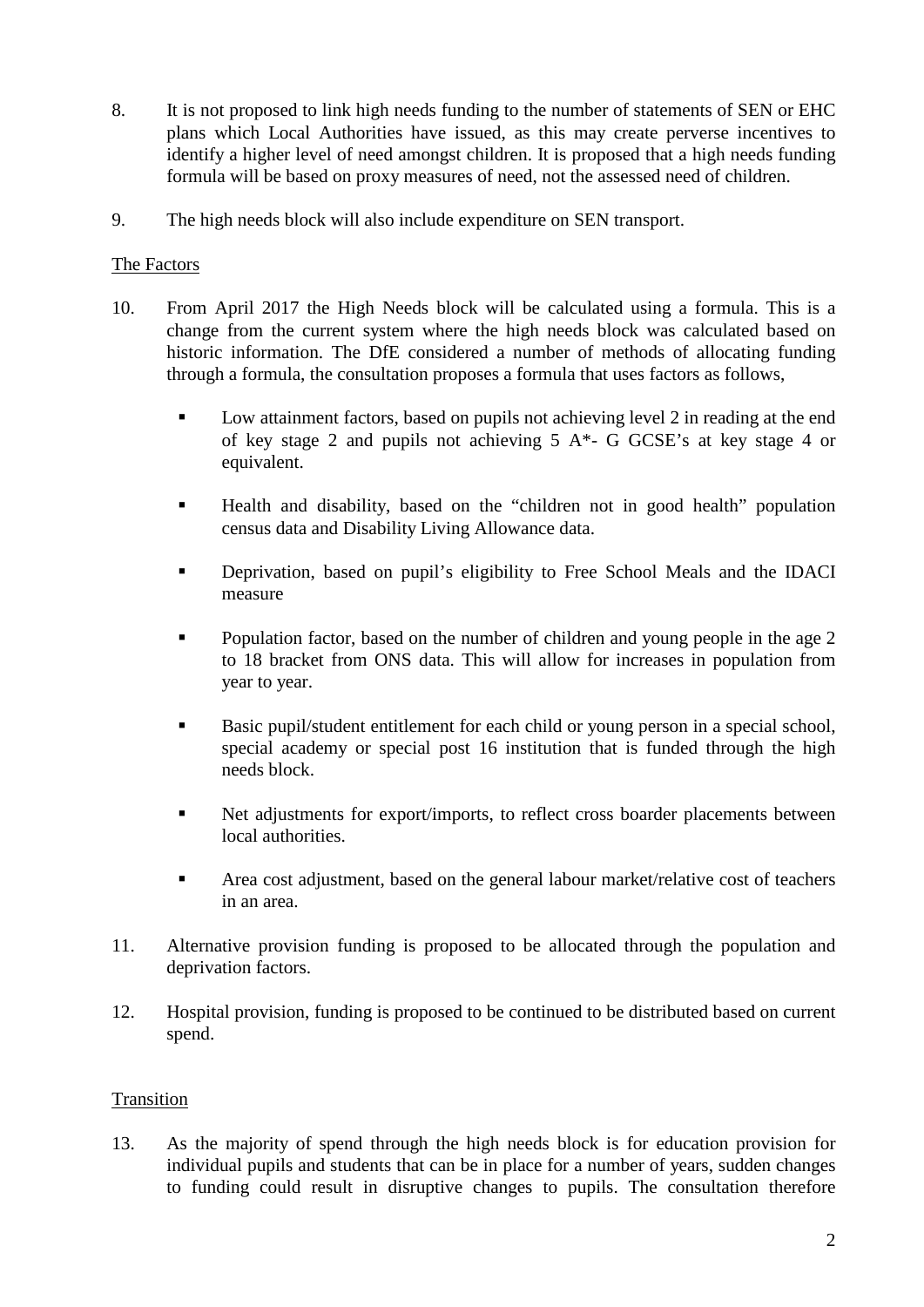proposes to include an element of current spend in the high needs formula based on spend in 2016/17 for at least the next five years. This is designed to give Local Authorities time to plan infrastructure and other changes to provision to minimise disruption to provision.

14. There will be a minimum funding guarantee which would see Local Authority high needs block not reduce by more than a certain percentage during this period. This would be paid for, by capping/damping areas with gains in their high needs block.

## Review and Development of High Needs provision

- 15. For some Local Authority areas there will be a decrease in funding within the high needs block, and there will no longer be the opportunity to move funding into the high needs block from the schools block. There will therefore be a need to take steps to manage provision without adversely affecting the existing pupils with high needs or the quality of future provision.
- 16. To help Local Authorities and institutions, the consultation proposes the following help,
	- To provide capital funding for the creation of new special schools through the free school programme
	- To make available capital funding for the expansion of existing SEN provision
	- To promote collaborative working between Local Authorities
	- To share examples of funding approaches that encourage schools and colleges to include pupils with SEN
	- To help institutions ensure that they are as efficient as possible.

# **High Needs Funding for Schools**

- 17. The consultation proposes no changes to funding for schools as follows,
	- No changes to the way special schools and special academies are funded for pupils with SEN/Disabilities and the places they need.
	- No changes to top up funding from the commissioning local authority, paid to any school or academy for individual pupils/students with high level SEN to reflect additional support
	- No change to the flexibility that Local Authorities have to retain funding to encourage mainstream school inclusion
	- No change to the notional SEN budget
	- No changes to local arrangements for alternative provision
- 18. The consultation proposes the following changes to funding that supports schools.
	- To simplify the mainstream schools funding formula by including pupils in special units in the schools pupil count, so they attract per pupil funding and £6,000 place funding
	- To give independent schools on the section 41 list the opportunity to receive place funding directly from the EFA at a rate of £10,000 with top up funding coming from the Local Authority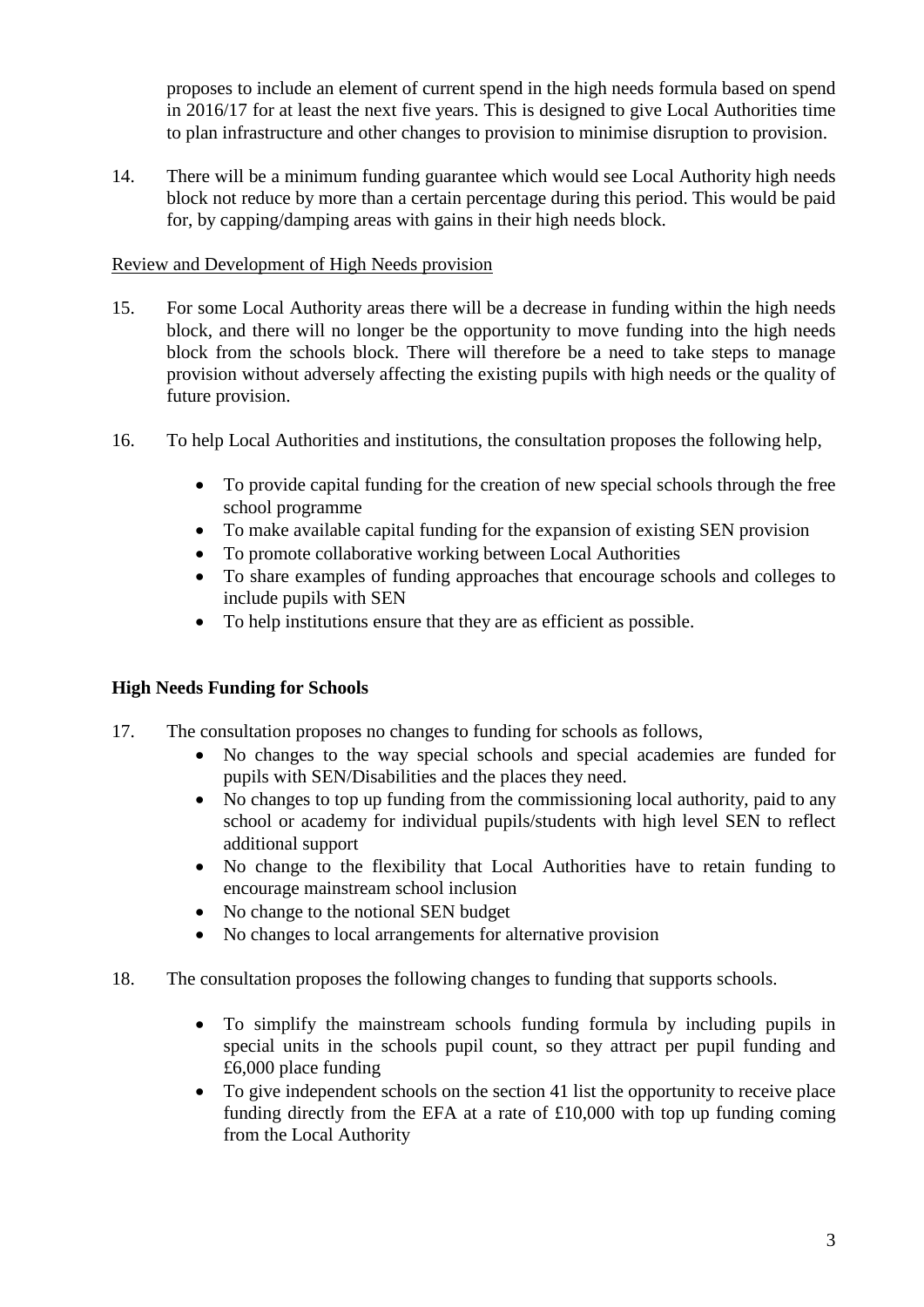### **High Needs Funding for Post 16 Providers**

- 19. The consultation proposes
	- That specialist provision that has been developed by FE colleges for significant numbers of students with high level SEN should be identified by reference to the number or proportion of such students in the college. There would be no change to the funding formula of these units.
	- To explore the role of Local Authorities in designating such units
	- To consider further, and consult later on how the post 16 funding formula would work for mainstream post 16 providers with small numbers of high needs students
	- That special post 16 institutions receive a flat rate £10,000 per place. Later consultation will consider the impact of these changes.

#### **What this means for Darlington**

- 20. At this stage as no unit values have been given for the factors within the proposed funding formula it cannot be ascertained if the high needs block for Darlington will be more or less than under the current historic funding system. This will not be known until later in the year when allocations are released by the DfE.
- 21. It is clear however that the historic spend in Darlington was significantly more than the value of the historic high needs block and required a move of funds from the schools block. Under the new proposals there will no longer be an opportunity to move funds between the blocks hence the high needs block will be a finite resource.
- 22. The new formula for high needs has a factor that considers spend in 2016/17 and protects this for five years. Therefore if the new formula does provide Darlington with a lower high needs block there will be some protection, however as yet this level of protection has not been disclosed. As this protection is tapered and time limited there would be a requirement to reduce expenditure should the high needs block be less (than current) to ensure that once protection has ended that sufficient funding is available.
- 23. All expenditure funded from the high needs block will need to be reviewed in the future in line with the resources available. This may mean that some of the services that are currently provided may need to cease, or that the level of funding provided for a service or SEN banding amounts may need to be reviewed and possibly reduced.
- 24. Schools with a Resource Base will no longer have the number of places available deducted from their school budget share. This will mean that the school budget share will increase as it will be funding all pupils on role. The place funding for the unit will however decrease to £6,000 per pupil per year.